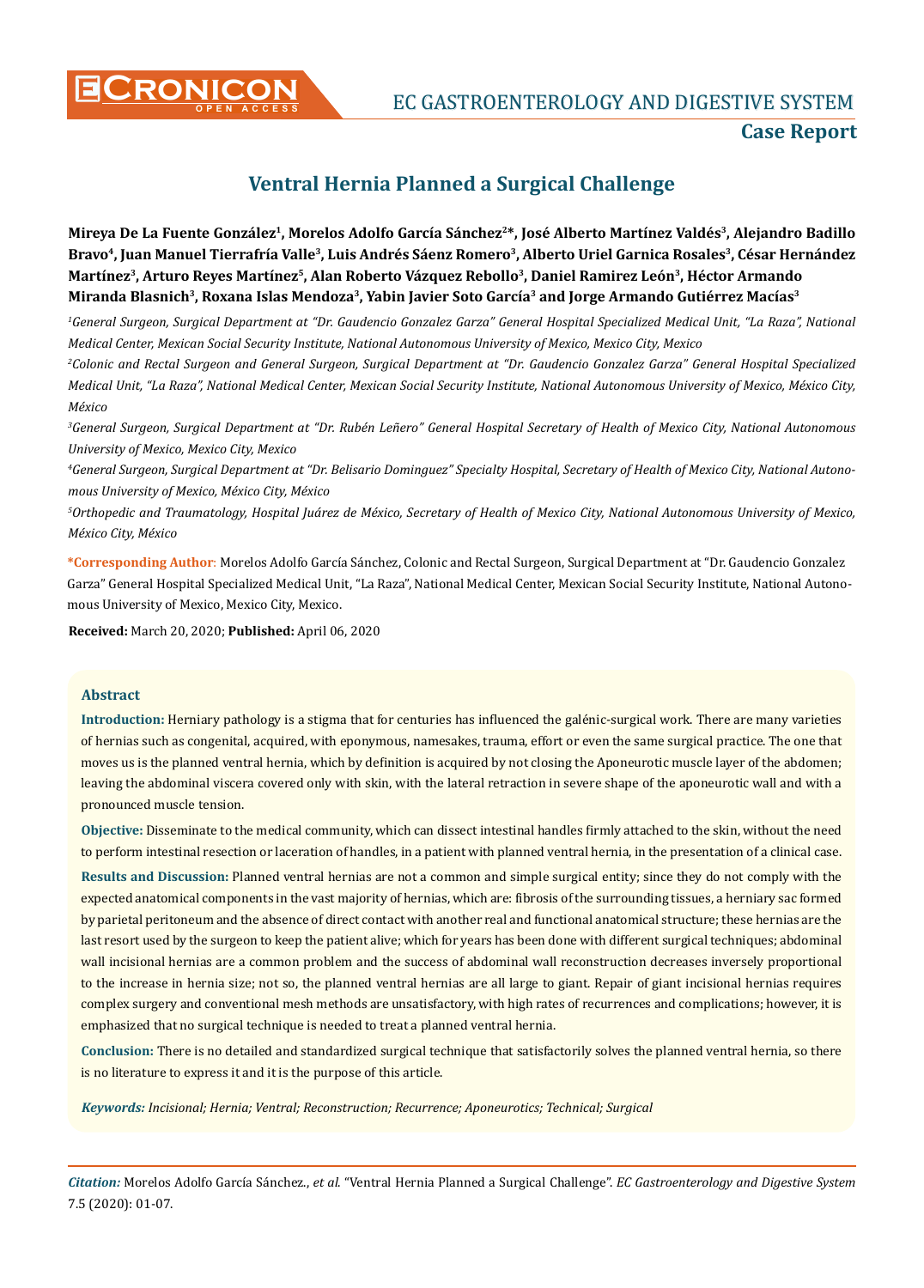#### **Introduction**

Herniary pathology is a stigma that for centuries has influenced the galénic-surgical work. The conduct of its treatment has been a challenge and its evolution is slow, diverse and controversial. There are many varieties of abdominal hernias, such as congenital, acquired, with eponyms, namesakes, trauma, effort or even the same surgical practice. The one that moves us is the planned ventral hernia (HVP),which by definition is acquired secondary by not closing the Aponeurotic muscle layer of the abdomen; leaving the abdominal viscera covered only with skin, with the lateral retraction of the aponeurotic wall in severe form, as well as a pronounced muscle tension [1]. There are already records of surgical procedures on hernias in ancient Mesopotamia 4 000 years BC. In the papyrus of Ebers 1 550 years BC it is mentioned "you see swelling on the surface of the belly, coming out, caused by coughing" [2]. On the other hand, it is desirable to discern that more than half of the surgical interventions in the abdominal organs are complicated by the formation of postoperative ventral hernias ranging from small to large or even giant [3] and that are different from an HVP.

### **Objective of the Study**

Disseminate to the medical community, which is possible to dissect intestinal handles firmly attached to the skin, without the need to perform intestinal resection or laceration of handles, in a patient with HVP; with the filing of a clinical case.

#### **Presentation of a Case**

This is a 34-year-old female patient, with history of hypothyroidism in control, begins its condition in 2015 by performing C-section by term pregnancy, presenting placental acretism so that obstetric hysterectomy is practiced, the late postoperative shows intestinal occlusion data performing in a second time a Exploratory laparotomy And lysis of adhesions at five days; after this it evolves with a vesicvaginal fistula, which is repaired in a third surgical time six months later, after which it presents post-surgical eventration, with conservative management and stigmatizes as an HVP. She attends after a year with a giant HVP and morbid obesity; with a clinical picture of pain, abdominal deformity and depression. At the physical examination, the globose abdomen is observed at the expense of late post-surgical eventration, with loss of mastery, with dimensions of 40 x 30 cm, reductible, without any Skeletal muscle wall, with only skin, which is thinned, ulcerated in some regions and without adding the visual abdominal peristaltic movements (Figure 1). Externally referred to the surgery service where computed axial tomography is performed with reconstructions of the abdomen, observing loss of dominance, aponeurotic defect of 20 x 18 cm, without any herniary sac with intestinal handles inside, firmly attached to the skin (Figure 2).



*Figure 1: Ventral hernia planned.*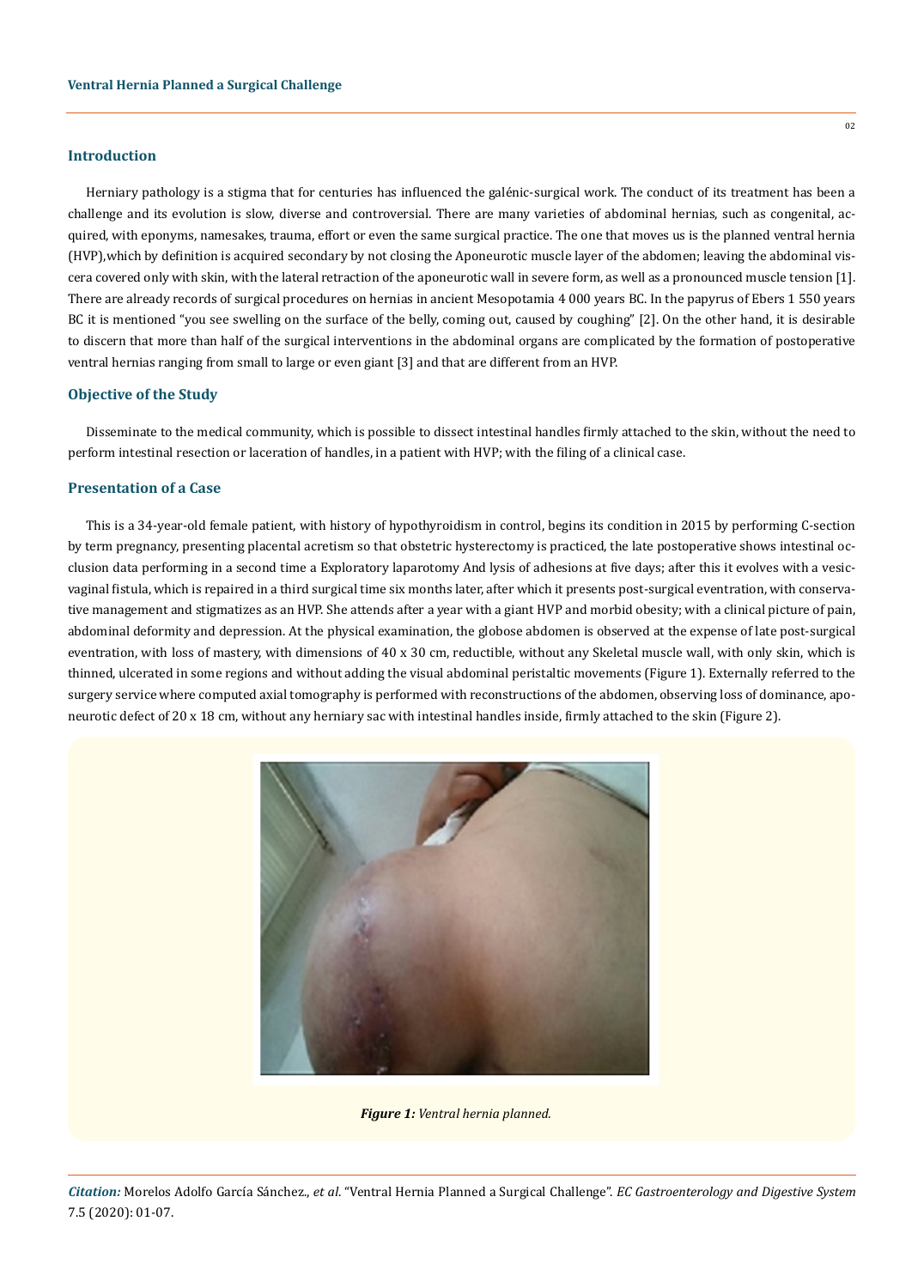

*Figure 2: Computed axial tomography. Cut sagittal.*

Preoperative tests, nutritional profile and thyroid function tests in normal parameters. In a preoperative way, the management is carried out in a comprehensive way with the services of nutrition, endocrinology, inhalation therapy and psychiatry, in order to perform the programming of the surgery.

Description of the surgical technique: After regional anesthesia, incision is made in lateralized supra umbilical medium skin, dissecting unhinged area on the upper left edge; there is giant planned ventral hernia with intestinal content firmly fused to the skin in its entirety with human impossibility any of its separation, without a herniary sac where the plane to be dissected, with dimensions of 22 cm in longitudinal axis, 20 cm transverse and 15 cm high with intestinal content, aponeurotic defect of 20 x 18 cm. It is searched for the plane of insertion and/or adhesion between the intestinal handle and the skin, with shear dissection is successfully achieved the separation of the components between intestine and skin that encompasses the entire area involved (all the hernia), without any injury of small intestine handles that were fully attached to the skin, in addition to lysis of the adhesions of the entire small intestine (Figure 3). It is completed with Wall plasty with Rives-Stoppa technique with the complete closure of the aponeurotic components and closed drainage is placed.



*Figure 3: Surgical dissection separating skin from the intestine.* 

*Citation:* Morelos Adolfo García Sánchez., *et al*. "Ventral Hernia Planned a Surgical Challenge". *EC Gastroenterology and Digestive System*  7.5 (2020): 01-07.

03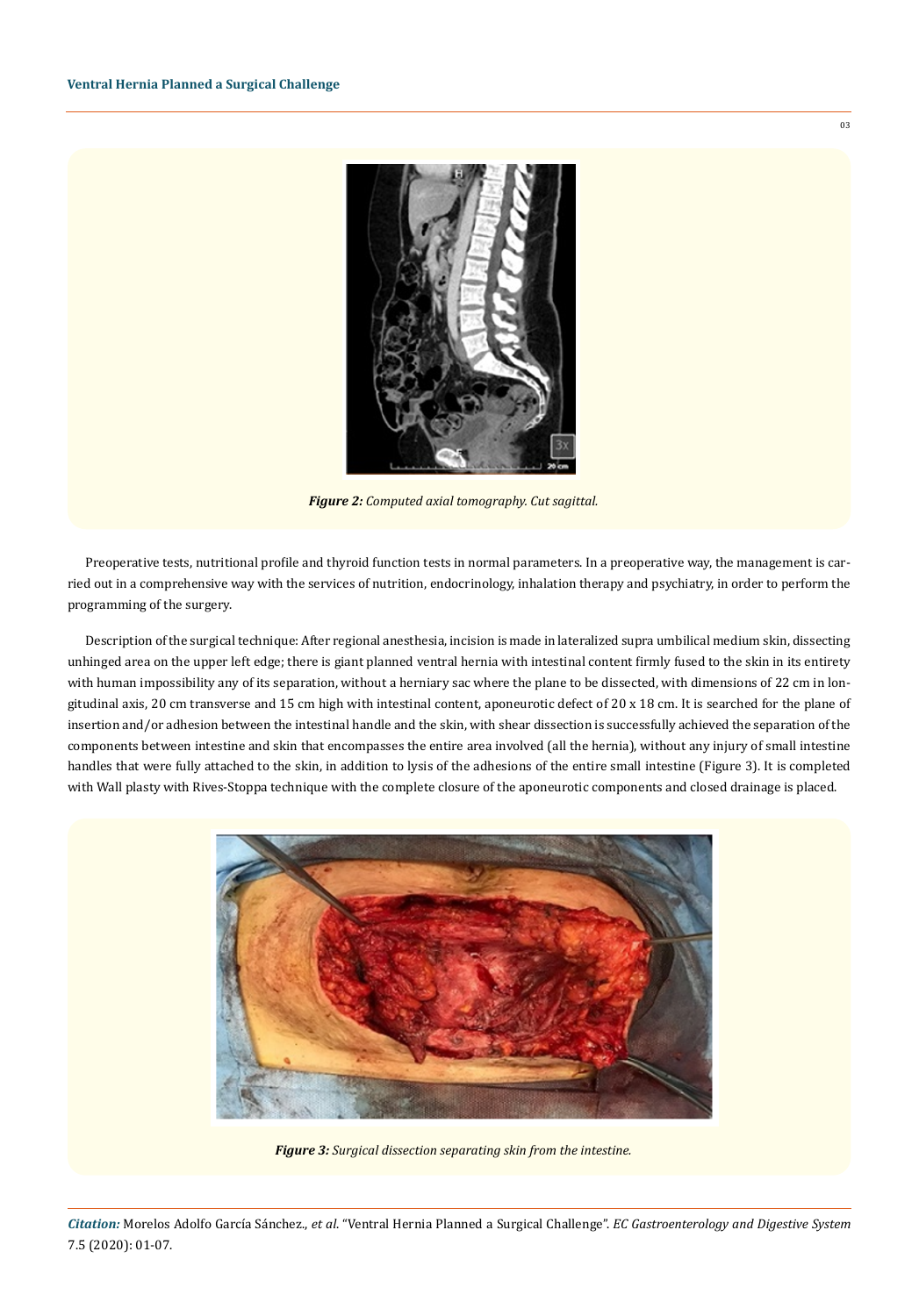The postoperative evolution was satisfactory, graduating at 72 hours at home without any complication, being followed up for two years without relapse or clinical symptomatology (Figure 4).



*Figure 4: Evolution in the late postoperative period.*

#### **Results and Discussion**

HVPs are not a common and simple surgical entity. Since it does not meet the expected anatomical components in the vast majority of hernias, which are: fibrosis of the surrounding tissues that is actually connective tissue, a herniary sac formed by parietal peritoneum and the absence of direct contact with another real and functional anatomical structure (in this case intestine to skin). Moreover, the indication of this difficult decision to carry out a planned ventral hernia in the vast majority of cases is different from what was published in world literature, because it is done by saving the patient's life as the only and last option.

This is presented by the severity, complexity and poor prognosis of patients with two or more characteristics described below:

- 1. In patients with multiple consecutive abdominal surgeries more than three in the same hospitalization and with a high degree of complexity.
- 2. With severe malnutrition and impossibility of early recovery.
- 3. With severe infection of the abdominal cavity and systemic infection with generalized inflammatory response or even septic shock.
- 4. Severe anemia and the use of polypharmacy.

 $04$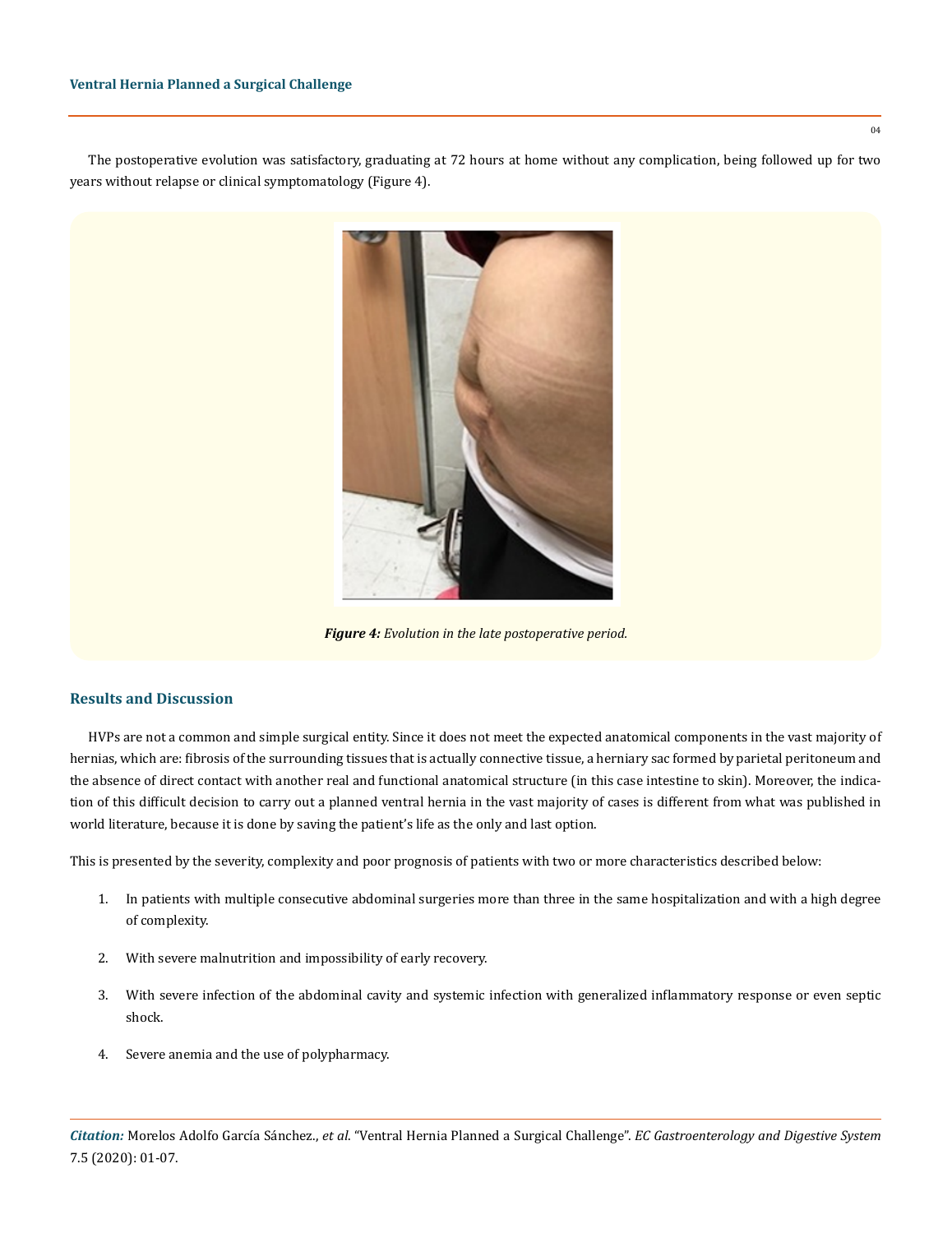- 5. Associated comorbidities such as chronic or acute renal failure, uncontrolled diabetes mellitus, hypothyroidism or hyperthyroidism, morbid obesity, high blood pressure, heart disease among others.
- 6. Necrotizing fasciitis of the same abdominal wall with loss of musculoskeletal tissues.
- 7. Abdominal sepsis with continuous and frequent surgical washes, with retraction of abdominal aponeurotic components by the so-called open abdomen management.
- 8. For loss of abdominal aponeurotic components due to trauma or burn.

As already mentioned, HVP is the last resort used by the surgeon to keep the patient alive. For years it has been done with different forms or techniques; the surgical technique "Bolsa de Bogotá" that over time has been modified in multiple ways [4]. With disadvantages not reported in terms of morbidity and/or mortality and with unreliable statistics. Another way to perform an HVP is with the so-called "Temporary Closing of the Abdominal Wall with Polyethylene." Where a much more revolutionary technique is described with insurmountable advantages such as protection, temperature conservation, very low cost, effectiveness, drainage effect, simple, an easy surgical reintervention and even allows an early recovery of the patient; with zero mortality and morbidity [5]. Abdominal wall hernias are a common problem and the success of abdominal wall reconstruction decreases inversely proportional to the increase in hernia size; not so, HVPs are all large to giant [6]. The clinical picture is very varied, but all converge that HVP symptoms are related to the absence and weakening of an abdominal wall and its own muscles. It is essential to mention physical deformity, the impossibility of performing systematized efforts or exercises of medium or high impact, chronic abdominal pain type colic to uninfined oppressive, constipation or diarrhea, magnified abdominal noises and even repetitive pictures of intestinal occlusion; that without detracting from importance they become complicated by necrosis of the herniary content, intestinal perforation, bleeding or ischemia and even a fatal severe abdominal sepsis [7]. Diagnosis is clinical, however by protocol it is prevailing to perform computed axial tomography in order to evaluate with certainty each patient in question the surgical technique to be performed [6,8,9]. With regard to the treatment of HVP that for years have been made multiple attempts, with diverse and varied surgical techniques, which have not demonstrated in the long term their worth, since they involve after surgical repair with numerous complications and with solutions sometimes merely palliative, with a high risk of morbidity and mortality that is not reported in the world literature. Repair of giant incisional hernias requires complex surgery and conventional mesh methods are unsatisfactory, with high rates of recurrences and complications [10]. Not so, there is no mention of the management of an HVP, which is even more complex; where attempts at surgical repair present disastrous or very unpromising results, beginning by saying that they are carried out with intestinal perforations or "fistulas", intestinal resections, short bowel syndrome, stomata, high-expensed stomata; associated with severe malnutrition, cell dehydration, anemia, local and systemic infection, abdominal sepsis or even death; not so, if the above facts do not happen in reality, only complications in the medical literature such as relapse, deformation and weakness of the abdominal wall are reported even successfully with the same mesh.

Surgical techniques are diverse and although they are all aimed at seeking to help the healing of the patient is not mentioned its application for the pathology in question HVP; there are no publications in the world literature that the intestine is firmly attached to skin (IFAP) and that are accurate to treat this identity, since it is frequent and is not identified or treated. It is necessary to initiate the investigation of the treatment of incisional hernias with the use of synthetic mesh in all its alloplastic, biological or full thickness skin grafting variants with comparable results between the two techniques, but do not mention IFAP [10-12] with reports of low recurrence and low postoperative morbidity [13]. Another treatment alternative is the laparoscopic surgical technique for giant ventral hernias with a defect greater than 20 cm, with the advantage of decreased postoperative pain, accelerating their recovery, achieving in reducing mortality and morbidity, but only in patients without prior repair; (chosen patients) without mentioning that they do not take IFAP [14,15]. There is another technique called separation of components consisting of the release of the transverse muscle of the abdomen and with a hybrid handling with reinforcement with synthetic mesh; in itself it is to perform a muscular facial flap reconstructing the abdominal wall and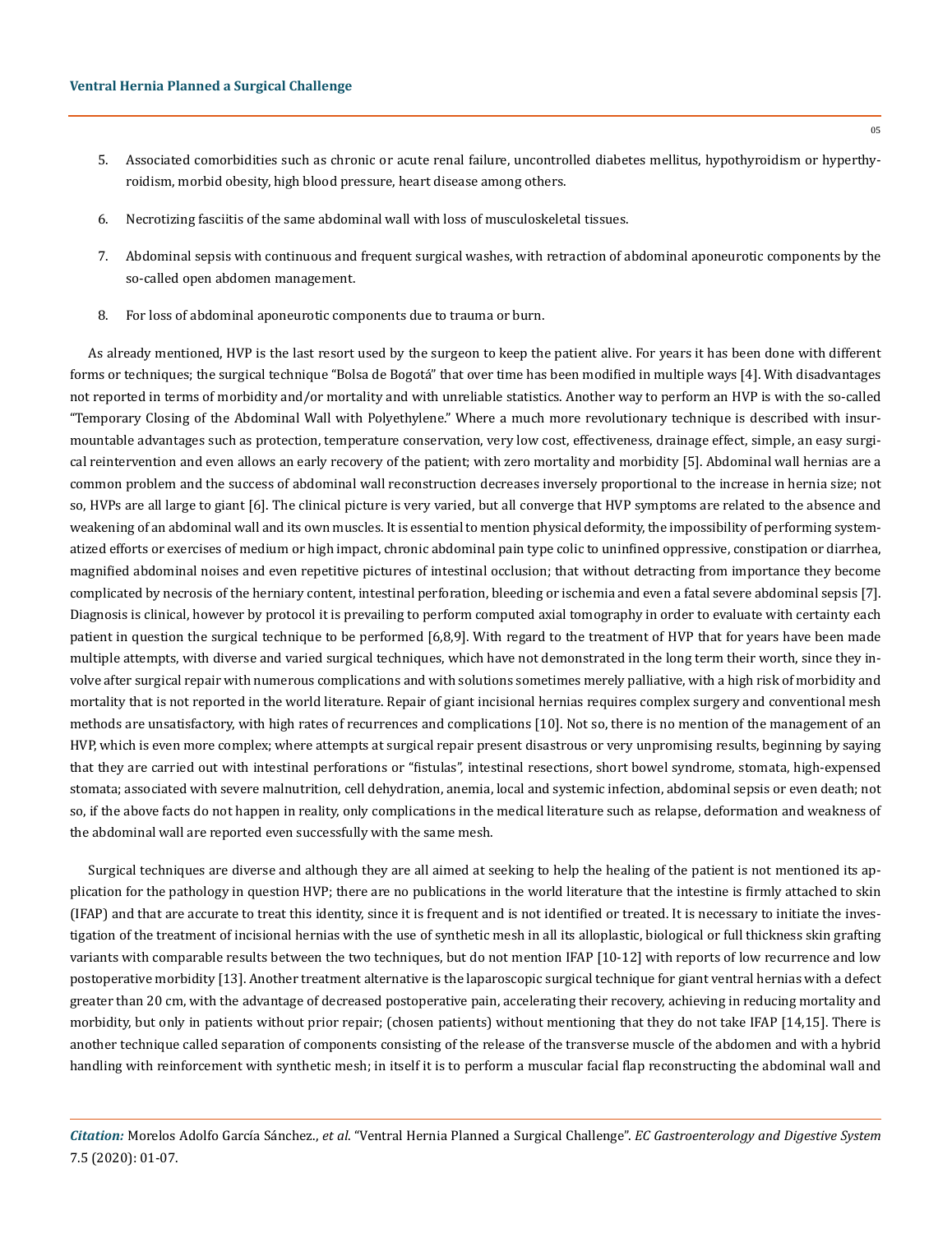supplementing with a mesh; it is worth mentioning that it is imperating to perform progressive pneumoperitoneum [8,9] and even application of botulinum toxin [9] in order to counteract the "hijacking or loss of domicile" abdominal viscera that lost space in the abdominal cavity they originally had and have been outside it for a long time; preventing respiratory complications and sharemental syndrome [8,15-17].

#### **Conclusion**

The HVP with the above indications is a type of catastrophic hernia for the patient, surgeon and health services; impacting the quality of life of the patient. It is a fact that surgical resolution is completely a challenge for the surgeon, since it involves experience, practice, skill, knowledge, material and economic resources that severely transcend any health institution or the same economics of the patient.

We must conclude that HVP has given rise to different surgical techniques each with a precise indication, but the human factor remains decisive for successful surgery and not an apocalypse for the patient. The option of subjecting a patient to an HVP should be judicious, analyzing each particular case; assessing the risk-benefit, since its repair can lead the patient to intestinal perforations, fistulas, stomata, intestinal resections, abdominal sepsis or a catastrophe: death.

To date there is no detailed and standardized surgical technique that satisfactorily solves the HVP, so there is no literature that expresses it and is the purpose of this article, with optimal and efficient results and that although it is a single case, it will be the spearhead for more research.

#### **Conflict of Interest**

The authors state that there is no conflict of interest, no funding for this manuscript.

#### **Bibliography**

- 1. Weissler JM., *et al*[. "Chemical component separation: a systematic review and meta-analysis of botulinum toxin for management of](https://www.ncbi.nlm.nih.gov/pubmed/28277071) ventral hernia". *[Journal of Plastic Surgery and Hand Surgery](https://www.ncbi.nlm.nih.gov/pubmed/28277071)* 51.5 (2017): 366-374.
- 2. Llanos LO. "History of inguinal hernia surgery". *Chilean Surgery Review* 56.4 (2004): 404-409.
- 3. Ermolov AS., *et al*[. "Optimized approach to surgical treatment of patients with large and giant postoperative ventral hernia".](https://www.ncbi.nlm.nih.gov/pubmed/31532165) *Khirurgíia* [10.9 \(2019\): 38-43.](https://www.ncbi.nlm.nih.gov/pubmed/31532165)
- 4. Mejía RG and Mejía PSI. "Bogotá Bag Resistant in Open Abdomen". *Surgeon General* 34.1 (2012): 54-57.
- 5. LM Fountain., *et al*. "Temporary closure of the abdominal wall with polyethylene". *Surgeon General* 70.3 (2002): 157-163.
- 6. Azar FK., *et al* ["Ventral hernia repair in patients with abdominal loss of domain: an observational study of one institution´s experi](https://www.ncbi.nlm.nih.gov/pubmed/28181089)ence". *Hernia* [21.2 \(2017\): 245-252.](https://www.ncbi.nlm.nih.gov/pubmed/28181089)
- 7. Strigárd K., *et al*[. "Giant ventral-hernia relationship between abdominal wall muscle strength and hernia area".](https://www.ncbi.nlm.nih.gov/pubmed/27484911) *BMC Surgery* 16.1 [\(2016\): 50.](https://www.ncbi.nlm.nih.gov/pubmed/27484911)
- 8. Torregrosa-Gallud A., *et al*[. "Modified components separation technique: experience treating large, complex ventral hernia at a Uni](https://www.ncbi.nlm.nih.gov/pubmed/28488072)versity Hospital". *Hernia* [21.4 \(2017\): 601-608.](https://www.ncbi.nlm.nih.gov/pubmed/28488072)
- 9. Tanaka EI., *et al*[. "A computized tomography scan method for calculating the hernia sac and abdominal cavity volume in complex](https://www.ncbi.nlm.nih.gov/pubmed/19756913) [large incisional hernia with loss of domain".](https://www.ncbi.nlm.nih.gov/pubmed/19756913) *Hernia* 14.1 (2010): 63-69.